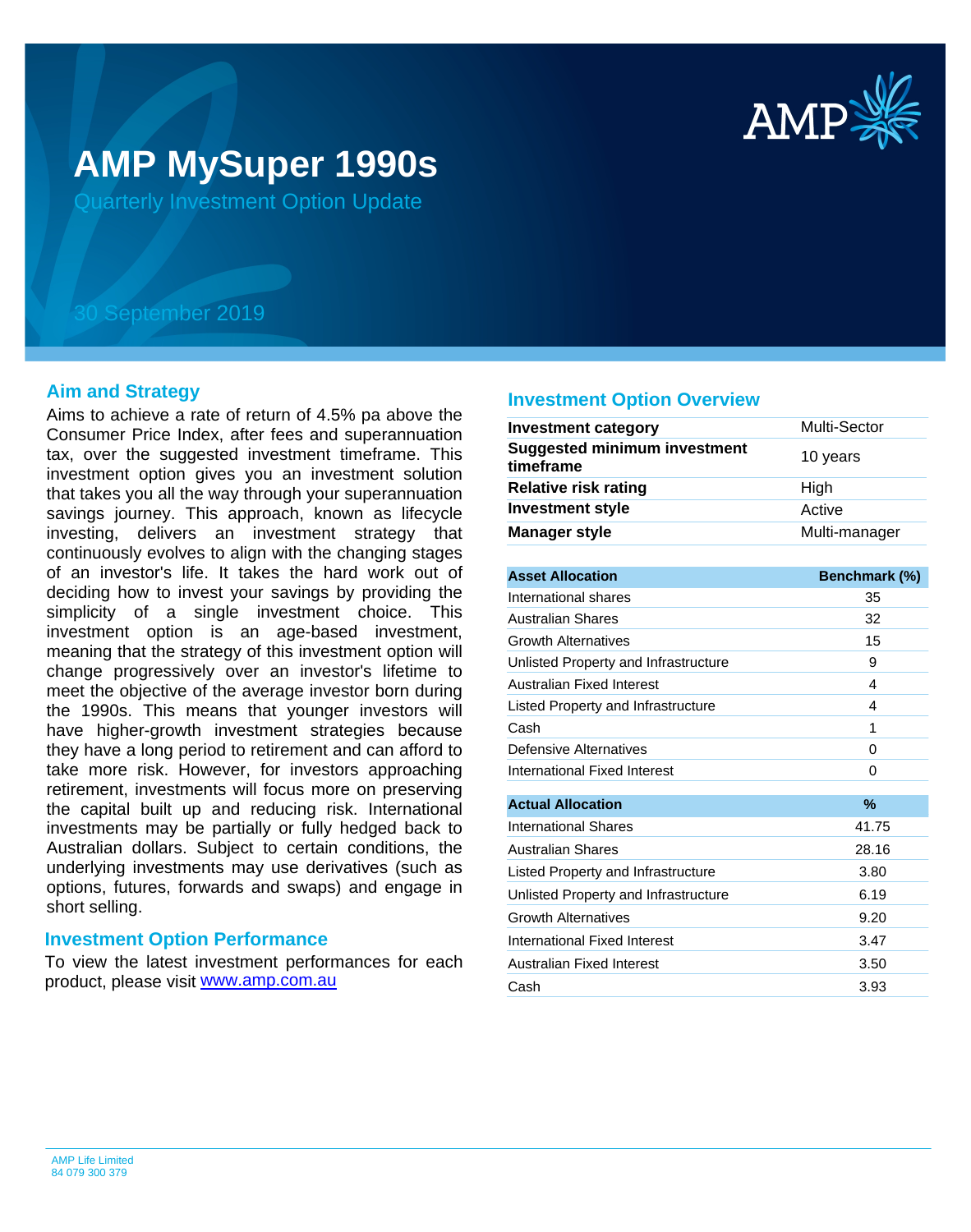## **Fund Performance**

AMP MySuper 1990s delivered a 2.3% return over the September quarter. Despite volatility during the period, gains were made in most underlying asset classes, with share allocations driving overall performance. Since inception, AMP MySuper 1990s has performed well for members, with performance remaining ahead of the CPI+ target over most key time horizons.

During the quarter, market sentiment was boosted by further global monetary policy easing in the form of interest rate cuts to combat slowing global growth. However, much of the impact of these rate cuts was suppressed by lacklustre earnings growth, waning business and consumer confidence, and uncertainties caused by US-China trade tensions. By quarter-end, developed share markets had risen only modestly, up 1.5% and the Australian share market had followed suit, climbing 2.4%. Trade risks combined with slowing Chinese growth constrained the performance of emerging market shares, which fell 1.9%.

The performance of alternative strategies was mixed, with hedge funds performing well but style-based strategies lagging. Helped by rate cuts and the rising concerns about the global outlook, allocations to listed property and infrastructure were well supported over the quarter.

Moving into the final quarter of 2019 we remain cautiously optimistic, as global markets face a variety of unpredictable situations. Continued concerns around the US-China trade tensions, a no-deal Brexit and slowing global growth are likely to increase recessionary risks and constrain share market returns. While a combination of monetary policy easing and Chinese policy stimulus could somewhat offset these concerns, a resolution of the trade tensions and an improvement in global growth appears necessary for sustained returns going forward. Until then, share markets are likely to experience volatility. AMP MySuper 1980s maintains a sizeable allocation to growth assets, particularly shares, with meaningful allocations to alternatives, property and infrastructure which should diversify risk and support portfolio growth in the event of share market declines. However, we widely expect returns to moderate by year end.

## **Market Review**

Increasing predispositions by global central banks to become ever more accommodative during the September quarter have kept the bias on interest rates downwards, making equities relatively attractive and increasing the correlation between equities and bonds. However, the International Monetary Fund revised down its projection for global growth further during the period.

For the US-China trade dispute, which saw further escalation during the period, trust will need to be re-established between both parties at face-to-face meetings before any serious progress can be made. Until then, there is the potential for volatility to ramp-up substantially.

As was widely factored into the market, the US Federal Reserve (Fed) cut the Federal Funds Rate range by 25 basis points to 2.0-2.25% on 31 July; the first cut since the Global Financial Crisis, followed by a further cut of 25 basis points on 18 September to take the rate range to 1.75-2.0%.

In the US economy, the trade deficit continued to widen. However, as a whole, US economic data was generally benign, and the US stock market reached a record high during the quarter. There has been strong consumerrelated and business data; however, jobs growth has been somewhat sluggish, and the ISM manufacturing conditions index remains subdued. Recent retail sales have risen more than expected and small business confidence remains strong, although latest labour market indicators have been more mixed.